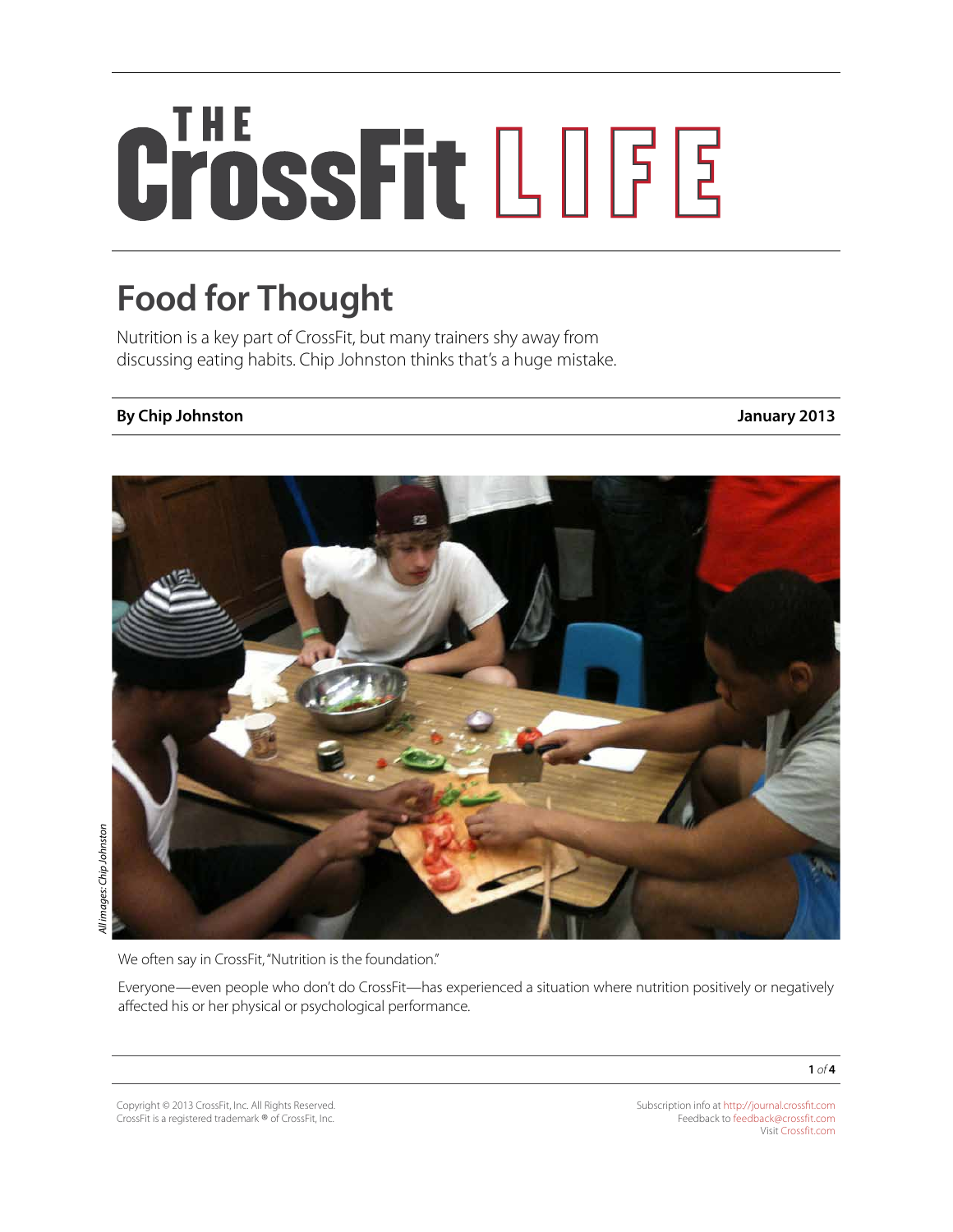We ask our athletes a host of questions when they enter our affiliates. Do you have any injuries? What is your previous athletic or fitness experience? What are your perceived strengths and weaknesses? Why did you join a CrossFit affiliate? What are your goals? It only makes sense that we would ask some questions about our athletes' eating habits.

#### **Two Extremes**

I grew up in a situation that represented extremes supported by archaic, unfounded assumptions about nutrition, and it showed through my eating habits. My mother grew up as one of the middle children in a family of six children, and she watched as her two older sisters grew obese during adolescence and into adulthood. Terrified by the physical prospects presented by her older siblings, she quickly developed anorexic habits as a teenager and has continued them even to this day.

Some view food as pleasure, others as fuel, and she grew to view it as something bad. When I was a child, I remember her going weekdays without eating very much at all and then sleeping through an entire weekend to recover from exhaustion. I knew it wasn't right, but I was too young and uninformed to understand why.

The other extreme I witnessed came from my father, who viewed food and other poor health habits as a source of pleasure and thus indulged as often and as much as he could handle. He smoked, he drank, and more than anything he ate what he wanted when he wanted it, and he ate as much as he wanted. The effects of these habits were delayed because when he was younger he led a very active lifestyle and for much of his career he worked in jobs that had large physical components. When I was a child, I didn't even think his eating habits were bad because I saw my father as a man with many active hobbies and a job that included manual labor.

The eating habits I developed from watching my parents were a combination of theirs: a steady mix of starvation and gluttony. Unless I was hungry, I ate and drank nothing, but if I was hungry, it was a feast every single time. In addition, there was no critical awareness as to what I was putting in my body. Like my father, I viewed all food as equal in nutritional value. It made no difference what I was eating just as long as I was eating when I was hungry.

The effects were subtle at first, most likely due to the fact that I was young and an athlete, but as I grew older they slowly became magnified. Having had no education with regard to diet, I still lacked the understanding that my nutrition was likely having a significant effect on performance in many aspects of my life. Then I found CrossFit and an introduction to nutritional awareness.

#### **Start the Conversation**

There are so many different analogies that can be used to explain the importance of nutrition in terms of performance: fuel for a car; soil, water, or sunlight for a plant; or memory for a computer. But it remains that seeing a pyramid with nutrition as its base—with metabolic conditioning, gymnastics, weightlifting, and sport all stacked on top of it—makes it even clearer. Even more impressive is how much it makes sense after you've experienced it.

After participating in CrossFit for an extended period of time, my progress in terms of performance reached a plateau. It wasn't until I made adjustments to my nutrition that progress resumed. What happened next is a repeat of what thousands of athletes and average individuals have already experienced: I looked better, I felt better, I had more energy, and my performance improved. I'm sure you're not surprised, and I am aware that you knew this is where this story was going. But my point is something slightly different.



*Everything comes back to nutrition.*

Copyright © 2013 CrossFit, Inc. All Rights Reserved. CrossFit is a registered trademark ® of CrossFit, Inc.

Subscription info at <http://journal.crossfit.com> Feedback to [feedback@crossfit.com](mailto:feedback@crossfit.com) Visit [Crossfit.com](http://crossfit.com/)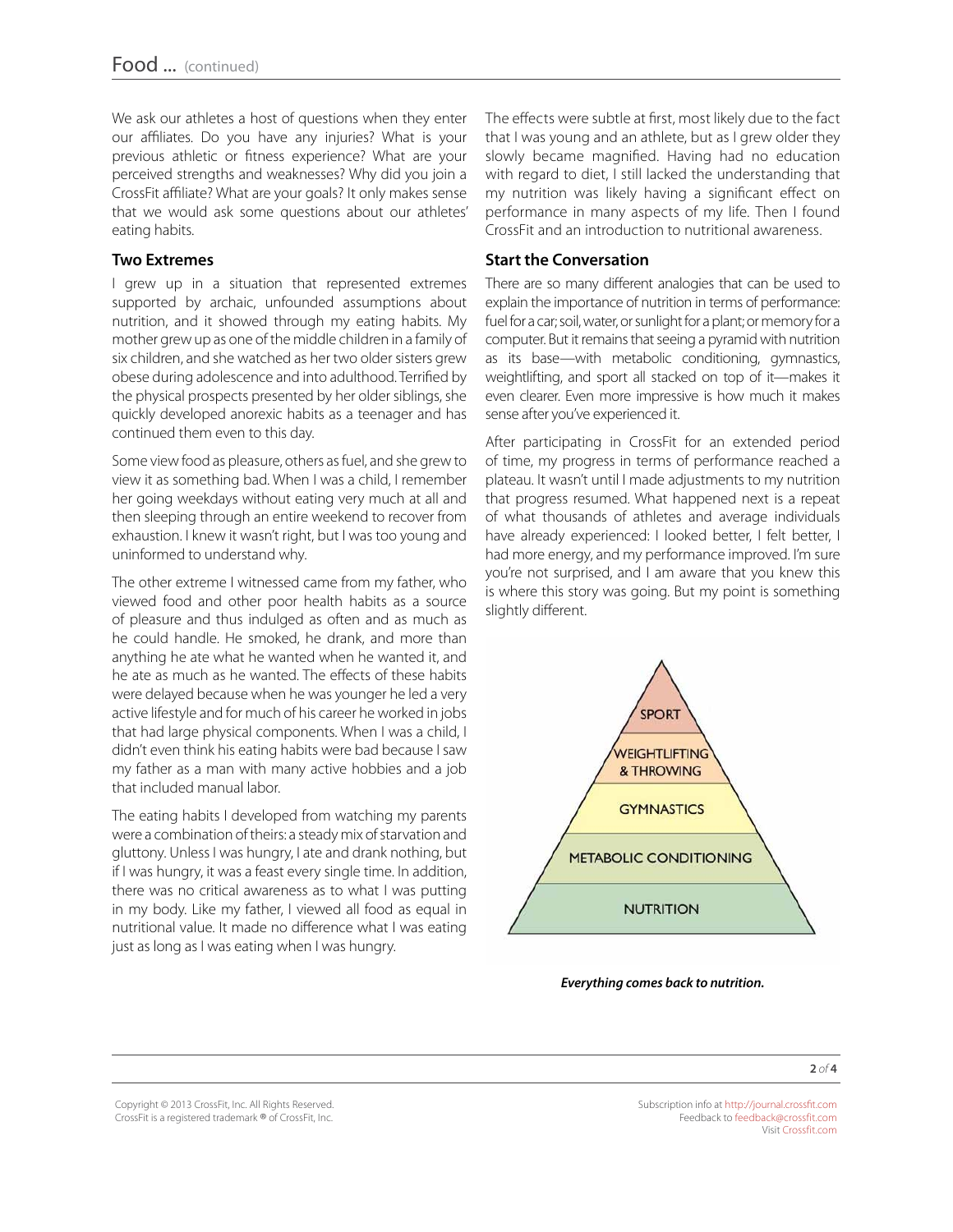

*Nutrition is an essential part of health, but many CrossFit coaches avoid discussing it with their athletes.* 

We understand that "nutrition is the foundation," but we need to make nutrition one of the foundations to our approach as coaches. We all understand that nutrition lies underneath performance in all the movement modalities and sport itself, but the problem is it remains secondary to people when they begin CrossFit, or any form of athletics for that matter. I understand that nutrition is a sensitive subject, and I understand that it can be controversial, but it should still become one of the entry points for those beginning to train and compete as athletes.

Making nutrition a foundational component to our approach to coaching athletes can be as simple and straightforward as other introductory components of CrossFit. Furthermore, these questions can be free of controversy and not a marketing scheme for any specific diet. Regardless of your nutritional approach, it will be helpful from a performance and nutrition standpoint to know how much a person eats a day, what percentage of that food is processed, if he or she drinks soda or other soft drinks, or how much water is consumed. This

information provides us with enough information to begin a non-confrontational discussion with our athletes about nutrition and how it might benefit their training and help them reach their goals.

Basic information about an athlete's nutrition can provide us with the opportunity to create something as little as nutritional awareness or something as grand as a complete diet overhaul.

The amount of time you spend with your athletes will normally range from two to seven hours per week, which means you can't monitor their eating habits during every waking moment. For this reason, the size of the nutrition base for any athlete will depend on motivation. Even if athletes lack motivation to make changes to eating habits, just asking the questions and teaching nutritional concepts will help athletes develop an awareness of the quality of the things they are putting into their bodies. Those questions will reveal small opportunities for an athlete with some motivation to make positive changes to his or her nutrition.

Copyright © 2013 CrossFit, Inc. All Rights Reserved. CrossFit is a registered trademark ® of CrossFit, Inc.

Subscription info at <http://journal.crossfit.com> Feedback to [feedback@crossfit.com](mailto:feedback@crossfit.com) Visit [Crossfit.com](http://crossfit.com/)